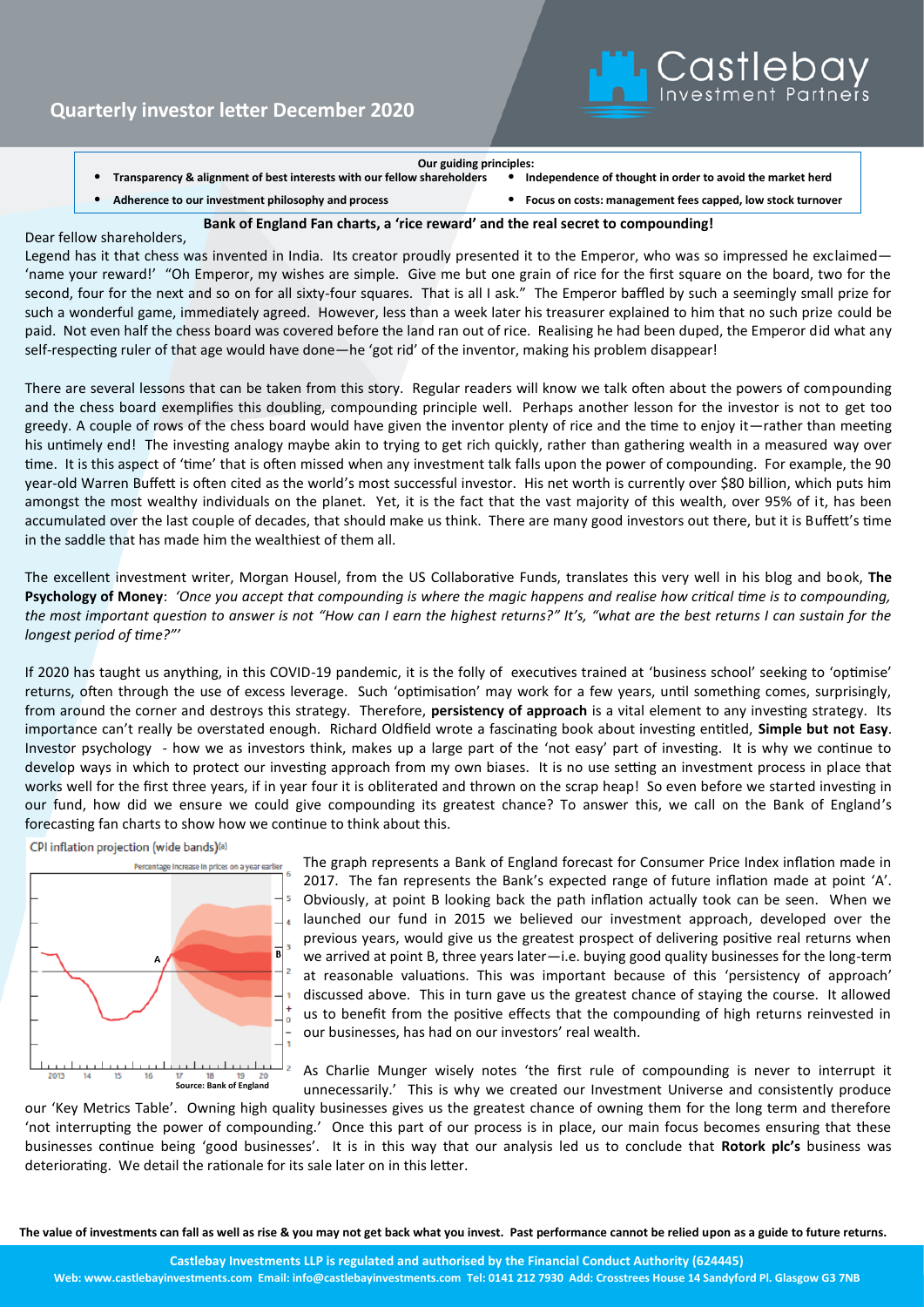At the end of January 2021 the fund will be six years old. When we launched the fund back in 2015, we set out to deliver 'real returns' positive returns in relation to inflation, that would protect and grow the wealth of our investors. We used the Consumer price index as a measure of inflation; adding 4% annually to this return to reflect investing in equities—socalled 'risk assets'. So we set out to exceed CPI+4% annualised over rolling 3-year periods. The rolling time period was designed to smooth out short-term market noise and timing vagaries.



28/01/2015 - 31/12/2020 Data from FE fundinfo2021

Castlebay

The graphs below analyse how we have done against this measure and also in relation to the MSCI UK equity index. After all, as champions of active management we have to ensure we exceed a passive market approach, net of respective fees, over the medium to long-term.

Each period, in the graphs adjacent, represents 3 years to the end of December. Please note that as the fund launched on 28th January 2015, the first column ending December 2017, represents a 35 month period and not 36 months. Either way, it is encouraging that on all these four, 'rolling 3-year periods', the fund has exceeded CPI+4%. Whilst I have made many mistakes during the life of the fund and tried to learn from them; we believe our focus on owning high quality businesses with pricing power, has greatly helped the fund to deliver these returns. Who knows what the future brings? All we can do is try and get better at identifying and monitoring good allocators of capital and allowing our fund to benefit from the compounding of returns over time.

Since launch, the fund has also outperformed the MSCI UK total return index as well as our peer group of funds, within the UT UK All Companies.

It is true that from a performance perspective, we have a positive story to tell. We also continue in our real desire to keep getting better at what we do. Yet in truth, the real test comes for both our investors and ourselves when the performance figures aren't so strong over a given period. Can both parties keep to the 'persistency of approach' we discussed earlier and not be blown off course? For it is in such conditions that our resolve will most be tested. We will continue to call on our Key Metrics table—our table of constancy, to demonstrate that underlying business performance may be stronger than the market is reflecting. Our investment universe should continue to protect us from reaching too far down the quality spectrum and our incremental returns analysis to monitor if management continues to allocate capital well. All the above is nothing though, without being constructed upon sound long-term investing relationships. Relationships that allow us to try 'to deliver the best returns over the longest period of time.' For that, as we approach our fund's sixth year anniversary, both David MacNeil and I consider ourselves very fortunate.

Thank you for your continued support.

Pavil F Ridland

**Rolling 3 year Fund Performance End December**



**Rolling 3 year Fund Performance End December**



**Source: FE Fund info 2021**

Fund performance relative to 'CPI+4%' rolling 3 vrs to End December



**The value of investments can fall as well as rise & you may not get back what you invest. Past performance cannot be relied upon as a guide to future returns. This newsletter should not be construed as investment advice.**